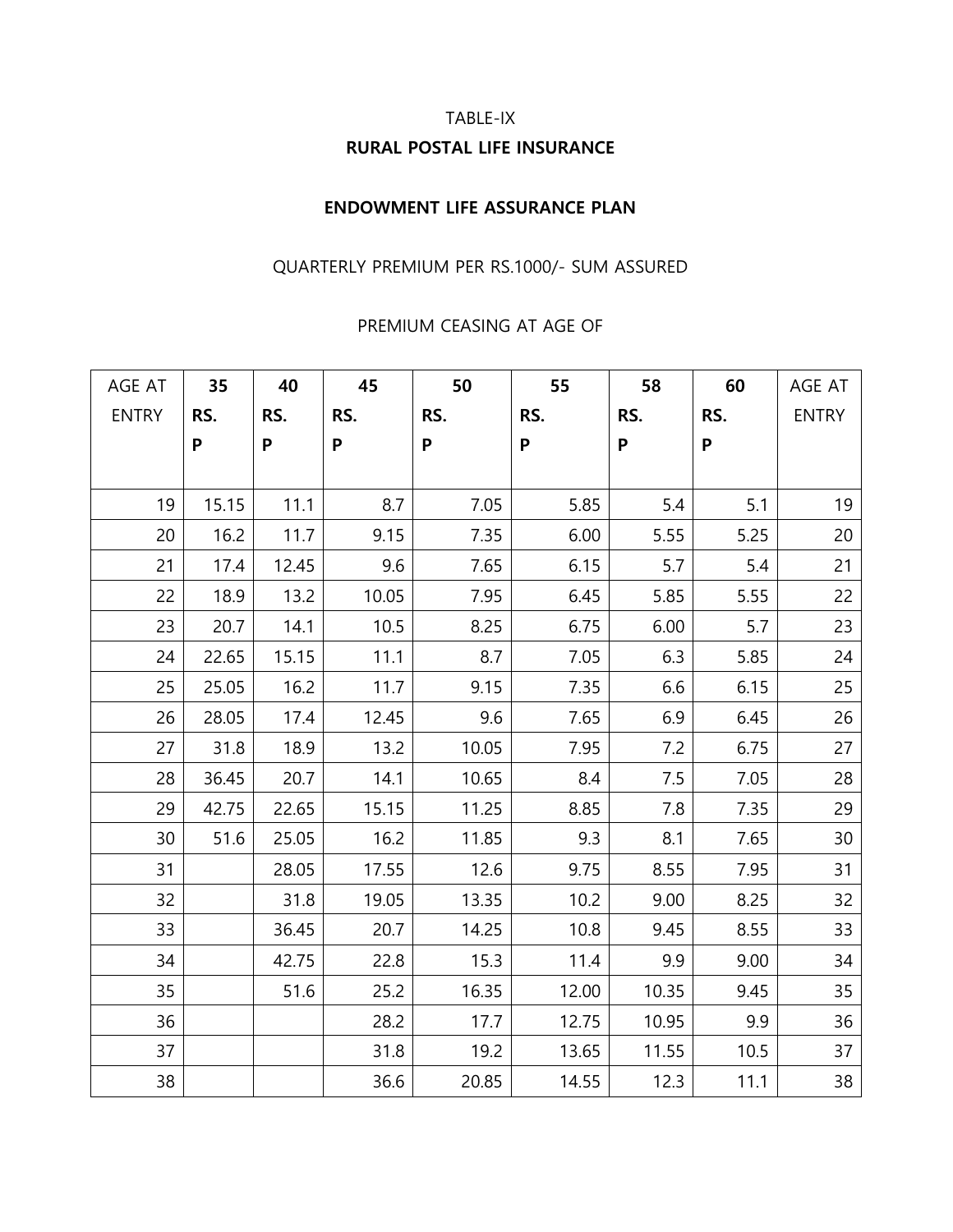| 39 |  | 42.9  | 22.95 | 15.45 | 13.05 | 11.7  | 39 |
|----|--|-------|-------|-------|-------|-------|----|
| 40 |  | 51.75 | 25.35 | 16.65 | 13.8  | 12.45 | 40 |
| 41 |  |       | 28.35 | 18.00 | 14.7  | 13.2  | 41 |
| 42 |  |       | 32.1  | 19.5  | 15.75 | 13.95 | 42 |
| 43 |  |       | 36.9  | 21.3  | 16.95 | 14.85 | 43 |
| 44 |  |       | 43.2  | 23.25 | 18.3  | 15.9  | 44 |
| 45 |  |       | 52.05 | 25.8  | 19.8  | 17.1  | 45 |
| 46 |  |       |       | 28.56 | 21.46 | 18.35 | 46 |
| 47 |  |       |       | 32.26 | 23.53 | 19.98 | 47 |
| 48 |  |       |       | 37.00 | 25.9  | 21.61 | 48 |
| 49 |  |       |       | 43.22 | 28.86 | 23.68 | 49 |
| 50 |  |       |       | 51.95 | 32.56 | 26.2  | 50 |
| 51 |  |       |       |       | 38.66 | 31.05 | 51 |
| 52 |  |       |       |       | 44.61 | 34.66 | 52 |
| 53 |  |       |       |       | 52.81 | 39.19 | 53 |
| 54 |  |       |       |       |       | 45.14 | 54 |
| 55 |  |       |       |       |       | 53.31 | 55 |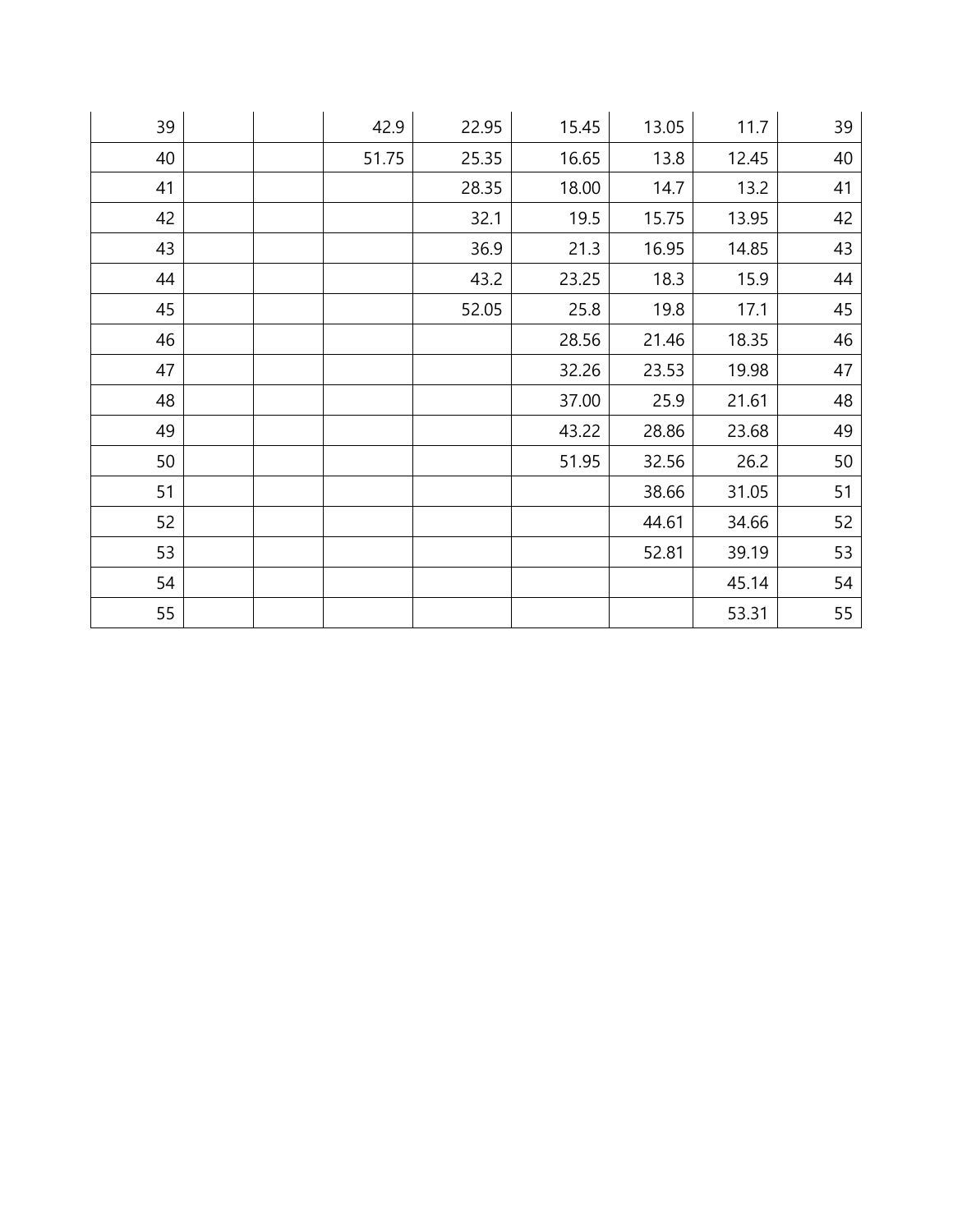## TABLE-IX

# **RURAL POSTAL LIFE INSURANCE ENDOWMENT LIFE ASSURANCE PLAN**

MONTHLY PREMIUM PER RS.1000/- SUM ASSURED

|              | PREMIUM CEASING AT AGE OF |          |       |                |                |                |                |              |  |
|--------------|---------------------------|----------|-------|----------------|----------------|----------------|----------------|--------------|--|
| AGE          |                           |          | 45    | 50             |                | 58             |                |              |  |
| AT           | 35                        | 40       | RS.   | RS.            | 55             | <b>RS</b>      | 60             | AGE AT       |  |
| <b>ENTRY</b> | ${\sf P}$<br>RS.          | P<br>Rs. | P     | P              | RS.<br>P       | P              | RS.<br>P       | <b>ENTRY</b> |  |
| 19           | 5.1                       | 3.75     | 2.95  | 2.4            | $\overline{2}$ | 1.85           | 1.75           | 19           |  |
| 20           | 5.45                      | 3.95     | 3.1   | 2.5            | 2.05           | 1.9            | 1.8            | 20           |  |
| 21           | 5.85                      | 4.2      | 3.25  | 2.6            | 2.1            | 1.95           | 1.85           | 21           |  |
| 22           | 6.35                      | 4.45     | 3.4   | 2.7            | 2.2            | $\overline{c}$ | 1.9            | 22           |  |
| 23           | 6.95                      | 4.75     | 3.55  | 2.8            | 2.3            | 2.05           | 1.95           | 23           |  |
| 24           | 7.6                       | 5.1      | 3.75  | 2.95           | 2.4            | 2.15           | $\overline{2}$ | 24           |  |
| 25           | 8.4                       | 5.45     | 3.95  | 3.1            | 2.5            | 2.25           | 2.1            | 25           |  |
| 26           | 9.4                       | 5.85     | 4.2   | 3.25           | 2.6            | 2.35           | 2.2            | 26           |  |
| 27           | 10.65                     | 6.35     | 4.45  | 3.4            | 2.7            | 2.45           | 2.3            | 27           |  |
| 28           | 12.2                      | 6.95     | 4.75  | 3.6            | 2.85           | 2.55           | 2.4            | 28           |  |
| 29           | 14.3                      | 7.6      | 5.1   | 3.8            | 3              | 2.65           | 2.5            | 29           |  |
| 30           | 17.25                     | 8.4      | 5.5   | 4              | 3.15           | 2.75           | 2.6            | 30           |  |
| 31           |                           | 9.4      | 5.9   | 4.25           | 3.3            | 2.9            | 2.7            | 31           |  |
| 32           |                           | 10.65    | 6.4   | 4.5            | 3.45           | 3.05           | 2.8            | 32           |  |
| 33           |                           | 12.2     | 6.95  | 4.8            | 3.65           | 3.2            | 2.9            | 33           |  |
| 34           |                           | 14.3     | 7.65  | 5.15           | 3.85           | 3.35           | 3.05           | 34           |  |
| 35           |                           | 17.25    | 8.45  | 5.5            | 4.05           | 3.5            | 3.2            | 35           |  |
| 36           |                           |          | 9.45  | 5.95           | 4.3            | 3.7            | 3.35           | 36           |  |
| 37           |                           |          | 10.65 | 6.45           | 4.6            | 3.9            | 3.55           | 37           |  |
| 38           |                           |          | 12.25 | $\overline{7}$ | 4.9            | 4.15           | 3.75           | 38           |  |
| 39           |                           |          | 14.35 | 7.7            | 5.2            | 4.4            | 3.95           | 39           |  |
| 40           |                           |          | 17.3  | 8.5            | 5.6            | 4.65           | 4.2            | 40           |  |
| 41           |                           |          |       | 9.5            | 6.05           | 4.95           | 4.45           | 41           |  |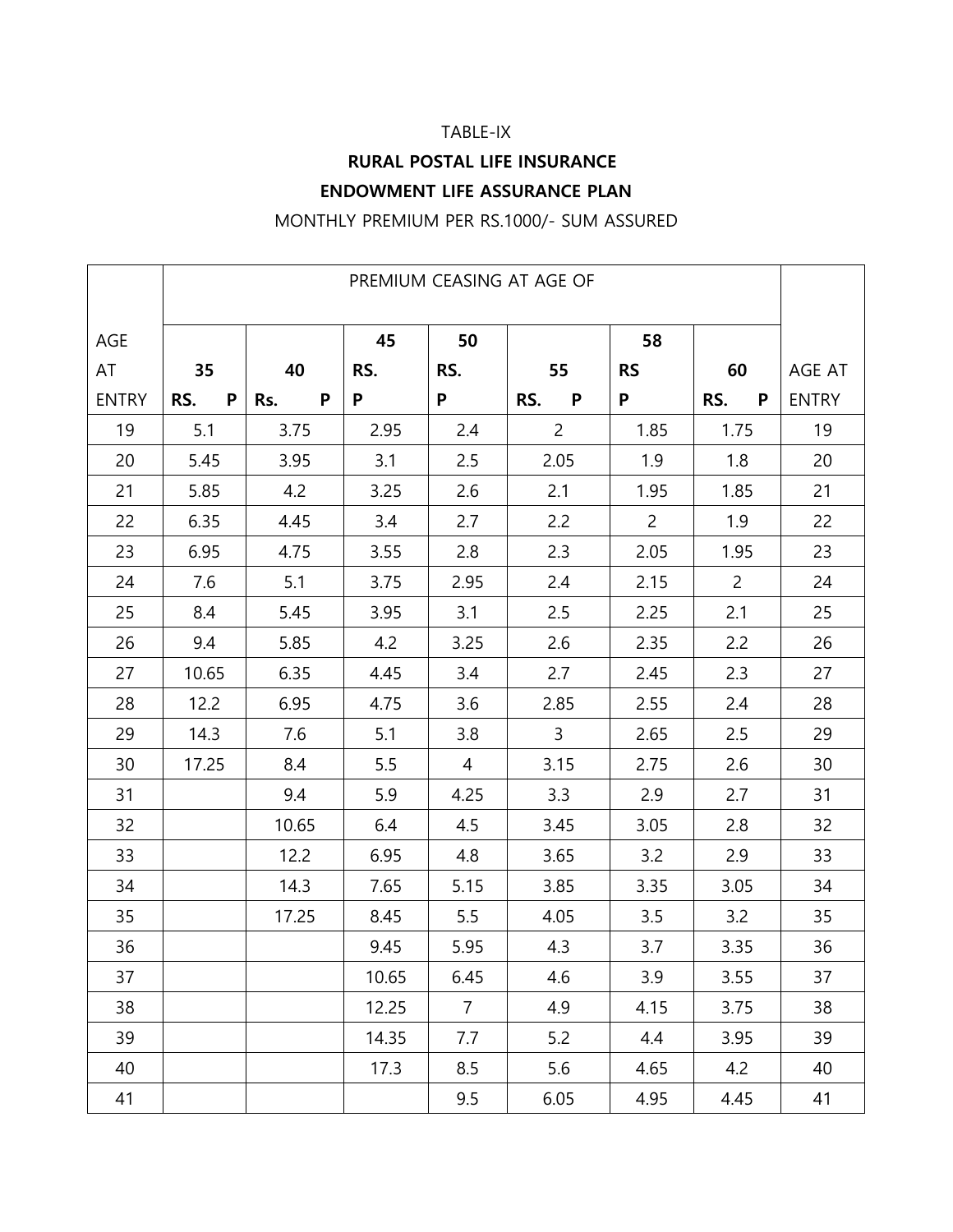| 42 |  | 10.75 | 6.55  | 5.3   | 4.7   | 42 |
|----|--|-------|-------|-------|-------|----|
| 43 |  | 12.35 | 7.15  | 5.7   | 5     | 43 |
| 44 |  | 14.45 | 7.8   | 6.15  | 5.35  | 44 |
| 45 |  | 17.4  | 8.65  | 6.65  | 5.75  | 45 |
| 46 |  |       | 9.65  | 7.25  | 6.2   | 46 |
| 47 |  |       | 10.9  | 7.95  | 6.75  | 47 |
| 48 |  |       | 12.5  | 8.75  | 7.3   | 48 |
| 49 |  |       | 14.6  | 9.75  | 8     | 49 |
| 50 |  |       | 17.55 | 11    | 8.85  | 50 |
| 51 |  |       |       | 13.06 | 10.49 | 51 |
| 52 |  |       |       | 15.07 | 11.71 | 52 |
| 53 |  |       |       | 17.84 | 13.24 | 53 |
| 54 |  |       |       |       | 15.25 | 54 |
| 55 |  |       |       |       | 18.01 | 55 |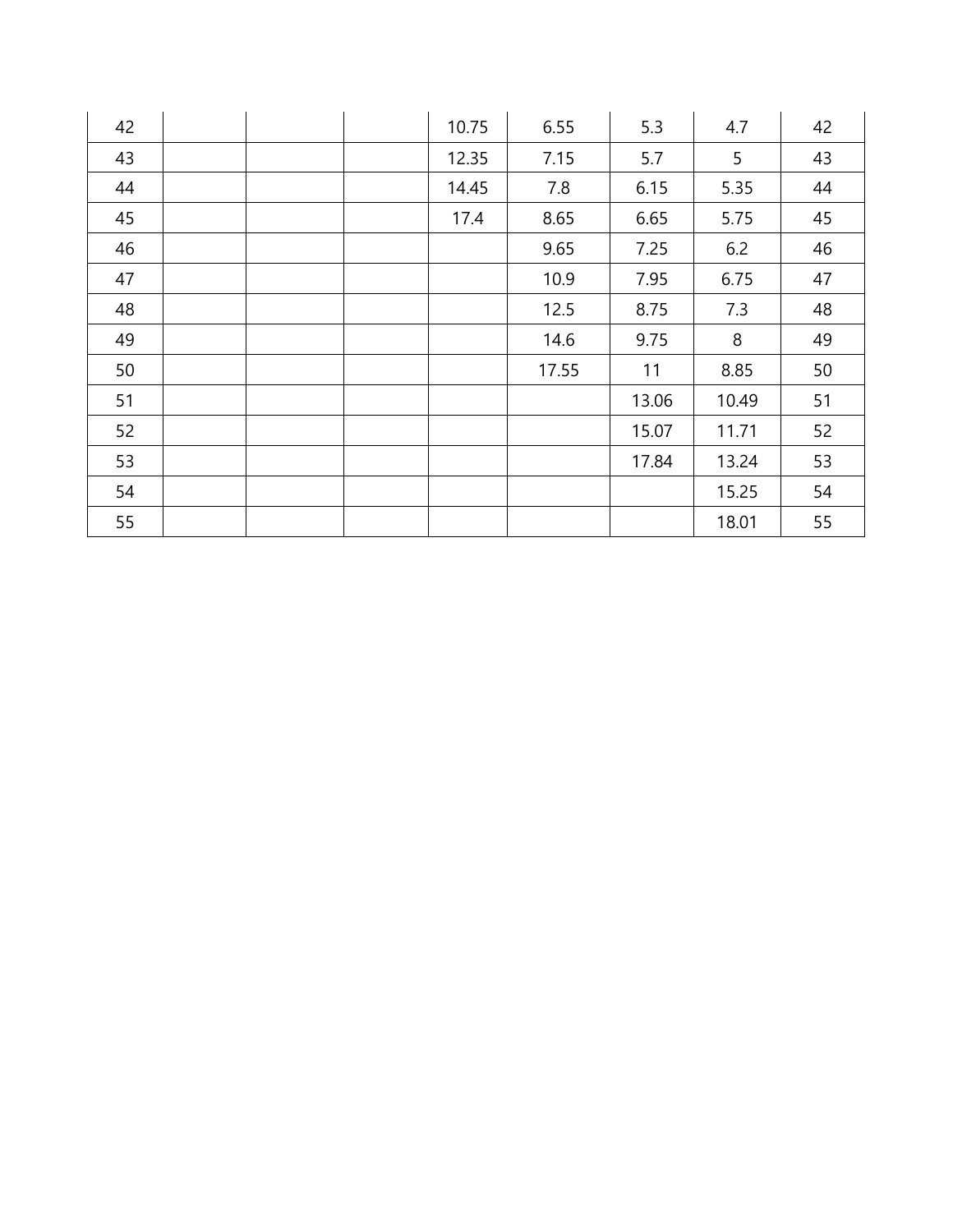#### TABLE-IX

# **RURAL POSTAL LIFE INSURANCE**

### **ENDOWMENT ASSURANCE PLAN**

### ANNUAL PREMIUM PER RS.1000/- SUM ASSURED

|              | PREMIUM CEASING AT AGE OF |        |        |       |       |       |       |              |
|--------------|---------------------------|--------|--------|-------|-------|-------|-------|--------------|
| AGE AT       | 35                        | 40     | 45     | 50    | 55    | 58    | 60    | AGE AT       |
| <b>ENTRY</b> | RS. P                     | RS. P  | RS. P  | RS. P | RS. P | RS. P | RS. P | <b>ENTRY</b> |
| 19           | 59.15                     | 42.95  | 33.35  | 26.75 | 21.95 | 20.15 | 18.95 | 19           |
| 20           | 63.35                     | 45.35  | 35.15  | 27.95 | 22.55 | 20.75 | 19.55 | 20           |
| 21           | 68.15                     | 48.35  | 36.95  | 29.15 | 23.15 | 21.35 | 20.15 | 21           |
| 22           | 74.15                     | 51.35  | 38.75  | 30.35 | 24.35 | 21.95 | 20.75 | 22           |
| 23           | 81.35                     | 54.95  | 40.55  | 31.55 | 25.55 | 22.55 | 21.35 | 23           |
| 24           | 89.15                     | 59.15  | 42.95  | 33.35 | 26.75 | 23.75 | 21.95 | 24           |
| 25           | 98.75                     | 63.35  | 45.35  | 35.15 | 27.95 | 24.95 | 23.15 | 25           |
| 26           | 110.75                    | 68.15  | 48.35  | 36.95 | 29.15 | 26.15 | 24.35 | 26           |
| 27           | 125.75                    | 74.15  | 51.35  | 38.75 | 30.35 | 27.35 | 25.55 | 27           |
| 28           | 144.35                    | 81.35  | 54.95  | 41.15 | 32.15 | 28.55 | 26.75 | 28           |
| 29           | 169.55                    | 89.15  | 59.15  | 43.55 | 33.95 | 29.75 | 27.95 | 29           |
| 30           | 204.95                    | 98.75  | 63.35  | 45.95 | 35.75 | 30.95 | 29.15 | 30           |
| 31           |                           | 110.75 | 68.75  | 48.95 | 37.55 | 32.75 | 30.35 | 31           |
| 32           |                           | 125.75 | 74.75  | 51.95 | 39.35 | 34.55 | 31.55 | 32           |
| 33           |                           | 144.35 | 81.35  | 55.55 | 41.75 | 36.35 | 32.75 | 33           |
| 34           |                           | 169.55 | 89.75  | 59.75 | 44.15 | 38.15 | 34.55 | 34           |
| 35           |                           | 204.95 | 99.35  | 63.95 | 46.55 | 39.95 | 36.55 | 35           |
| 36           |                           |        | 111.35 | 69.35 | 49.55 | 42.35 | 38.15 | 36           |
| 37           |                           |        | 125.75 | 75.35 | 53.15 | 44.75 | 40.55 | 37           |
| 38           |                           |        | 144.95 | 81.95 | 56.75 | 47.75 | 42.95 | 38           |
| 39           |                           |        | 170.15 | 90.35 | 60.35 | 50.75 | 45.35 | 39           |
| 40           |                           |        | 205.55 | 99.95 | 65.15 | 53.75 | 48.35 | 40           |